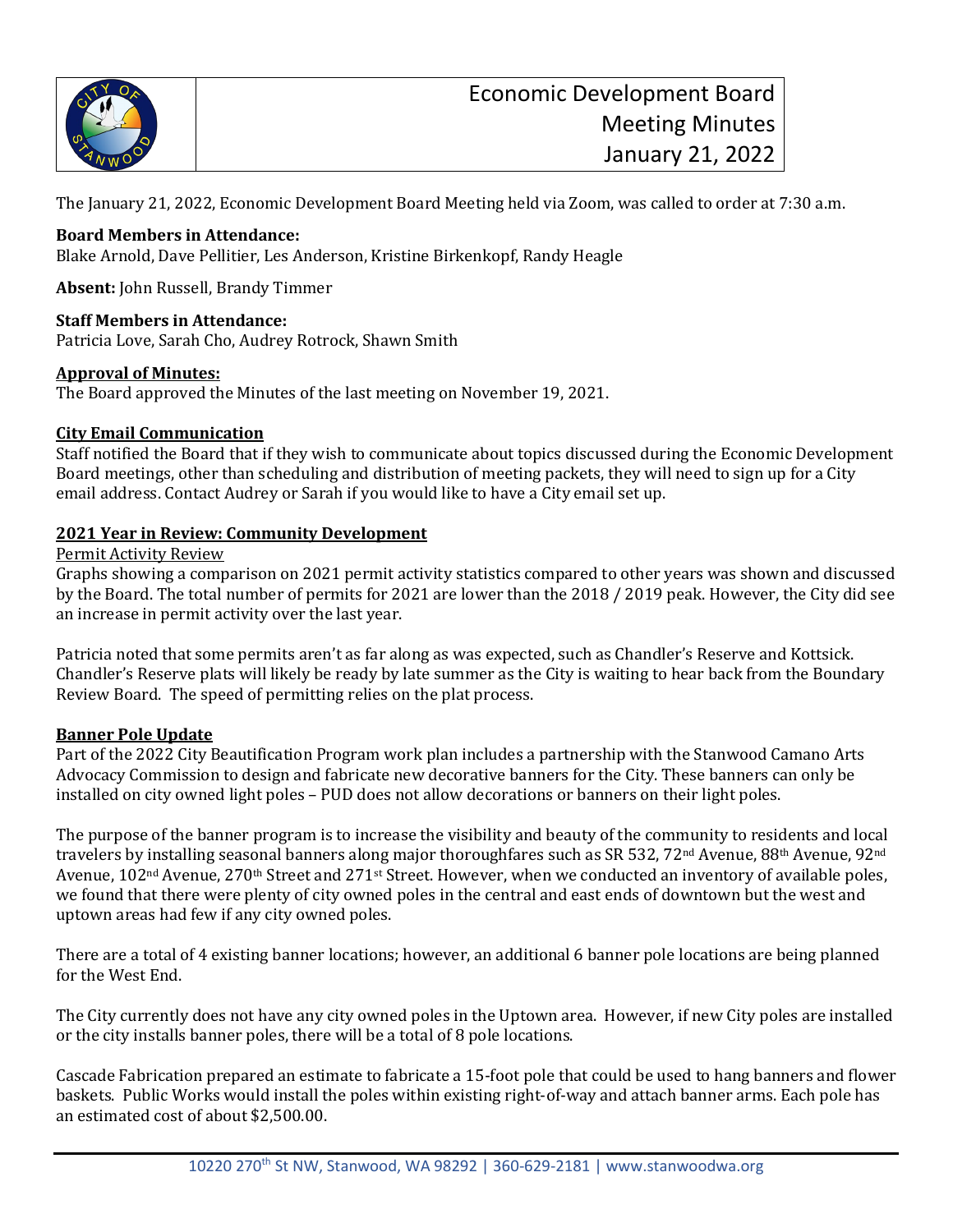

The 2022 City Beautification budget has \$20,000 for SR 532 & Main Street Landscaping and \$5,000 for Wayfinding. If agreeable to the Economic Development Board, we could use these funds to add 6-8 new banner poles in either the west end or uptown business districts. The new banners are planned to be installed by mid-May and the poles could be fabricated and installed by that timeframe if they are ordered soon. We would also work with the adjacent property owners / district representatives to determine the best location for the poles.

The Board supports installing new poles. The consensus was to start with banners in downtown, and then move on to the West End.

# **Downtown Revitalization Project Update**

### **Project vision:**

The City of Stanwood is a special place; it is the perfect mix of rural countryside with small town living. The City's long range planning documents envision celebrating the uniqueness of Stanwood by promoting a vibrant and economic robust downtown. Using policy guidance from these plans the City is initiating the *Downtown Revitalization Project* that invests in our downtown business district infrastructure by:

- **Creating Pedestrian Friendly Streets;**<br>Actively Engage Storefronts with Wal
- Actively Engage Storefronts with Walkable Sidewalks;<br>• Fucourage Use of Streets for Community Festivals:
- Encourage Use of Streets for Community Festivals;
- **Create Usable Urban Park Spaces; and**<br>**Promote the Concept of Buving Local**
- Promote the Concept of Buying Local.

#### **Project Description:**

The City has hired local Landscape Architect Scott Lankford to help reimagine how the City's main downtown commercial corridor could look and function by connecting City Hall to the Train Station: *The Twin City Mile*. Project elements include constructing gateways, reconfiguring travel lanes, building wider sidewalks and plaza areas, building park areas, and installing street trees, art and other curb appeal amenities.

#### **Project Location:**

Stanwood City Hall Park on 270th eastward to the Train Station on 84th Avenue (Florence Road).

A Steering Committee has been set up and will have their first meeting on January 26, 2022.

#### **Business License Updates**

- In the month of November, the City received a total of 16 new applications 6 New City Business, 8 Non-Resident Business, and 2 Home Occupation business licenses.
- In the month of December, the City received a total of 21 new applications 3 New City Business, 15 Non-Resident Business, 2 Home Occupation, and 1 Non-Profit business licenses.

#### **Discover Stanwood Camano Updates**

Analytics for the month of November are as follows: Users: 930, Page views: 1,845. The audience locations were from Washington: 501, Wyoming: 176, California: 50, Virginia: 35. In Canada, British Colombia: 18 Quebec: 1.

Analytics for the month of December are as follows: Users: 1,014 Page views: 1,853. The audience locations were from Washington: 567 Wyoming: 235, California: 69, Ohio: 23, Oregon: 15. In Canada, British Colombia: 4, Quebec: 1.